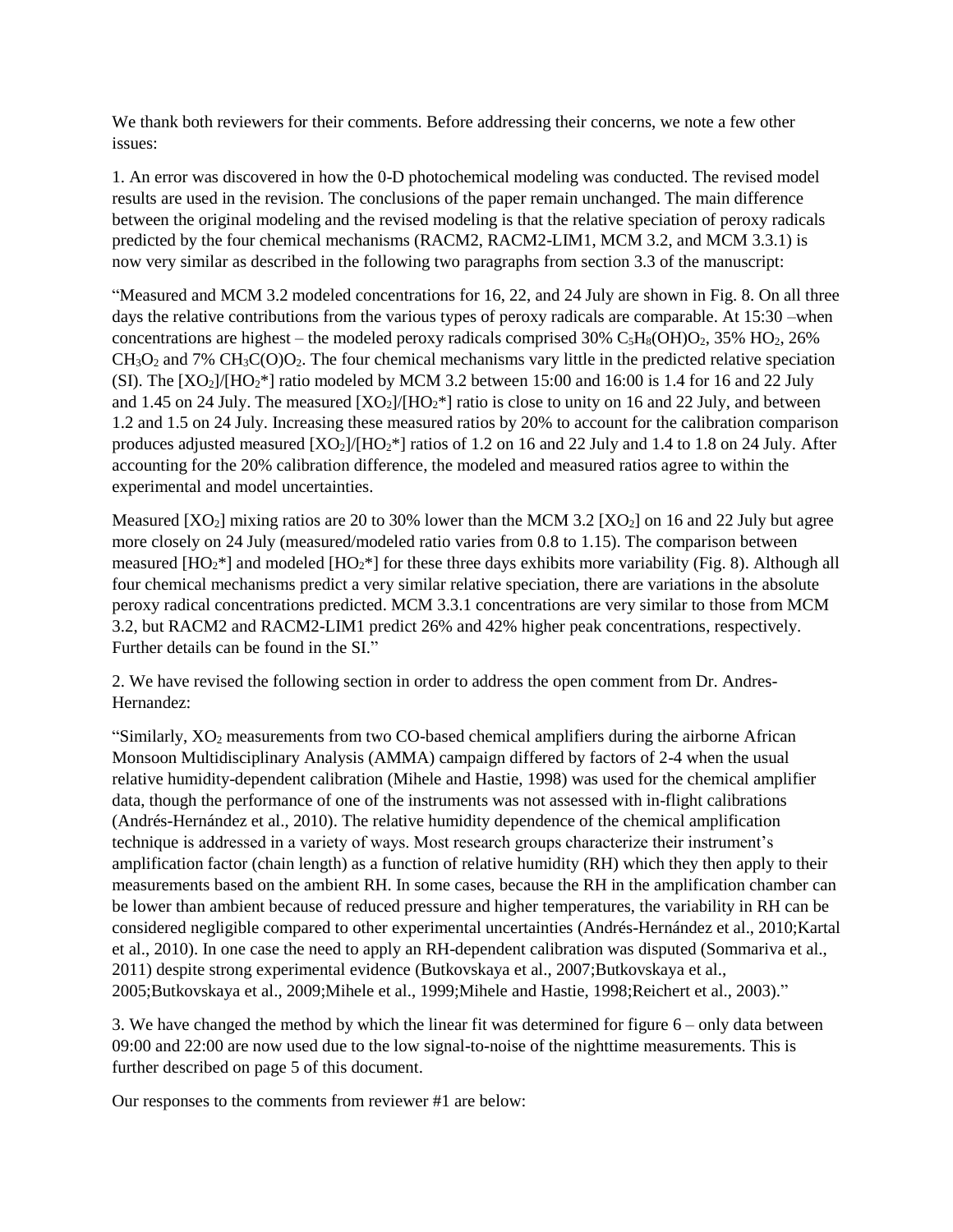*This manuscript details the results of an intercomparison carried out in the field which compares total peroxy radicals using a chemical amplification system with HO2\* (which comprises HO2 and a fraction of RO2 radicals) measured by the FAGE technique. Although we may expect HO2\* and total RO2 to be well correlated, the comparison presented here is the detected sum of ambient RO2 by two instruments which do not measure different RO2 radicals with the same efficiency, and so is a tricky undertaking. The authors have employed a variety of models with differing chemical mechanisms to predict the composition of peroxy radicals present and from there predict the ratio of total RO2 : HO2\* for comparison with the observations. I think on the whole, the approach taken to compare these two observations has led to a meaningful comparison and has demonstrated the performance of the new ECHAMP instrument in the field. I recommend publication once the following comments have been addressed:*

*Abstract: One concerning result is that the XO2:HO2\* ratio is periodically less than one, which the authors themselves note is not possible and must indicate a problem with one or both instruments. A ratio of 0.8 is mentioned in the abstract, but no comment on this low ratio is given until the final pages of the manuscript. I suggest the authors are more upfront about this problem and comment on ratios <1 indicating instrumental issues in the abstract and conclusion.*

We have added the following sentence to the abstract:

"Time periods in which the ambient ratio was less than one are definitely caused by measurement errors (including calibration differences) as such ratios are not physically possible."

and to the abstract:

"The measured  $[XO_2]/[HO_2^*]$  ratios usually differed from the ratios predicted by zero-dimensional photochemical modeling by less than the combined measurement and modeling uncertainties, though the lowest ratios observed (0.8) are not physically meaningful and therefore must be due to measurement errors."

*Pg 3, line 18: 'Measurements of OH by laser-induced fluorescence technique can be affected by a sampling related interference which can exceed the actual concentration of OH..'. This interference is very much dependent on the FAGE instrument design. There are several FAGE instruments in operation that do not observe an OH interference and so this statement needs to be qualified to make this clear.*

We have edited that sentence as follows:

"Measurements of OH by the laser-induced fluorescence technique can be affected by a sampling-related interference which can exceed the actual concentration of OH [\(Mao et al., 2012\)](#page-11-9), though the magnitude of this interference and even its presence varies greatly depending on instrument design."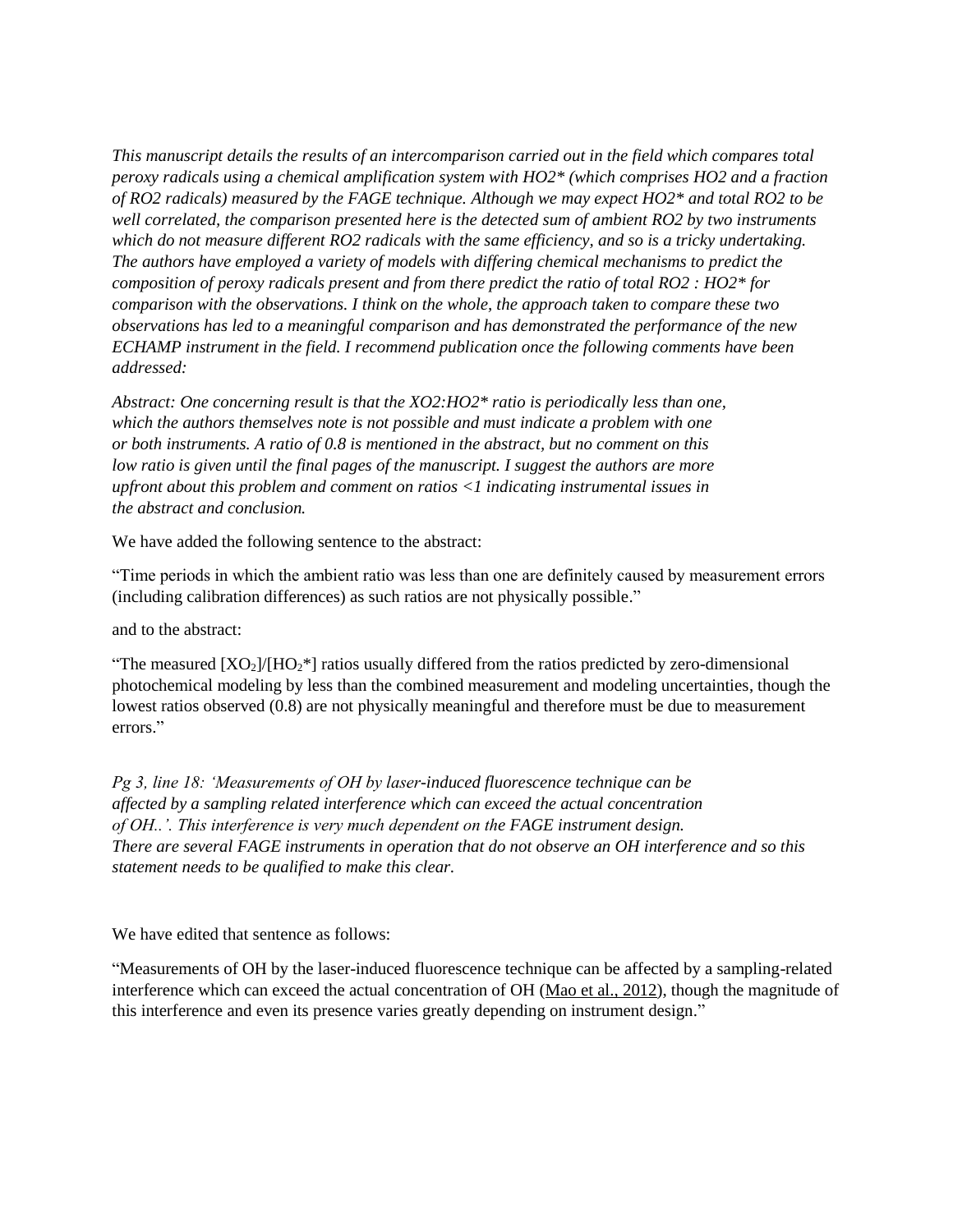*Pg 3, line 25: '*∼*90%' is slightly misleading. In many of the FAGE instruments tested,* α *is not as high as 90% for the* β*-hydroxy peroxy radicals;* α *was as low as 17% in the cited 'Whalley et al., 2013' paper.*

We have edited that section as follows:

"The sensitivity of the LIF-FAGE technique to each type of organic peroxy radical varies with the amount of NO added for the conversion and is instrument-dependent but in general is highest (up to ~90%) for  $\beta$ – hydroxy peroxy radicals derived from alkenes and lowest for those derived from small alkanes [\(Fuchs et](#page-11-10)  [al., 2011](#page-11-10)[;Lew et al., 2018;](#page-11-11)[Whalley et al., 2013\)](#page-12-0). This RO<sup>2</sup> interference can be greatly reduced by use of lower NO concentrations or reaction times, yielding conversion efficiencies for isoprene-RO<sub>2</sub> under 20% [\(Feiner et al., 2016;](#page-11-12)[Fuchs et al., 2011;](#page-11-10)[Tan et al., 2017](#page-11-13)[;Whalley et al., 2013\)](#page-12-0)."

## *Pg 7, line 16: please provide the typical Li used for the ambient measurements.*

The previous sentence has been edited to clarify that equation 2 is not used to calculate ambient measurements:

"Including a sampling loss term, the sensitivity " $\alpha$ " of ECHAMP to individual organic peroxy radicals relative to that of  $HO_2$  can be estimated using Equation 2:"

Later in that paragraph and in the SI, the sampling losses are described.

*SI, section S3: Could the authors comment on whether the loss rate of radicals is solely dependent on residence time? Does the shape of the sampling cross and the PFA tees (the sampled air has to flow around corners) impact the loss rate? This could perhaps be determined if the transmitted radical signal was plotted against residence time in the 4 lengths of tube. An intercept would indicate additional losses in the cross piece.*

Section S3 describes two types of radical loss tests: 1. measuring the transmission of HO<sub>2</sub> through four lengths of tubing, and 2. measuring the HO<sub>2</sub> signal when sampling through the sampling cross compared to sampling directly at the reaction chamber. As stated in the SI,

"Similarly, the second method – comparing the ECHAMP signal when sampling a radical source through the sampling cross or directly into one of the reaction chambers – indicated overall losses of less than  $4\%$  for an  $HO_2$  source."

Further details of the sampling losses (including loss rates onto several types of material) are the subject of a separate manuscript currently under preparation.

*Pg 7, line 23: The authors discuss the impact of alkyl nitrate and alkyl nitrite formation on the sensitivity of ECHAMP to individual RO2 species, but could the authors also comment on the expected sensitivity of ECHAMP to RO2 species which are generated from alkene + NO3 reactions, so contain an NO3-adduct? ROxLIF instruments are expected to have a low sensitivity to these types of RO2 (Whalley et al. ACP, 2018). If a similarly low sensitivity for these RO2 is expected in ECHAMP, could the authors discuss how this may influence the measured vs modelled ratio during the night?*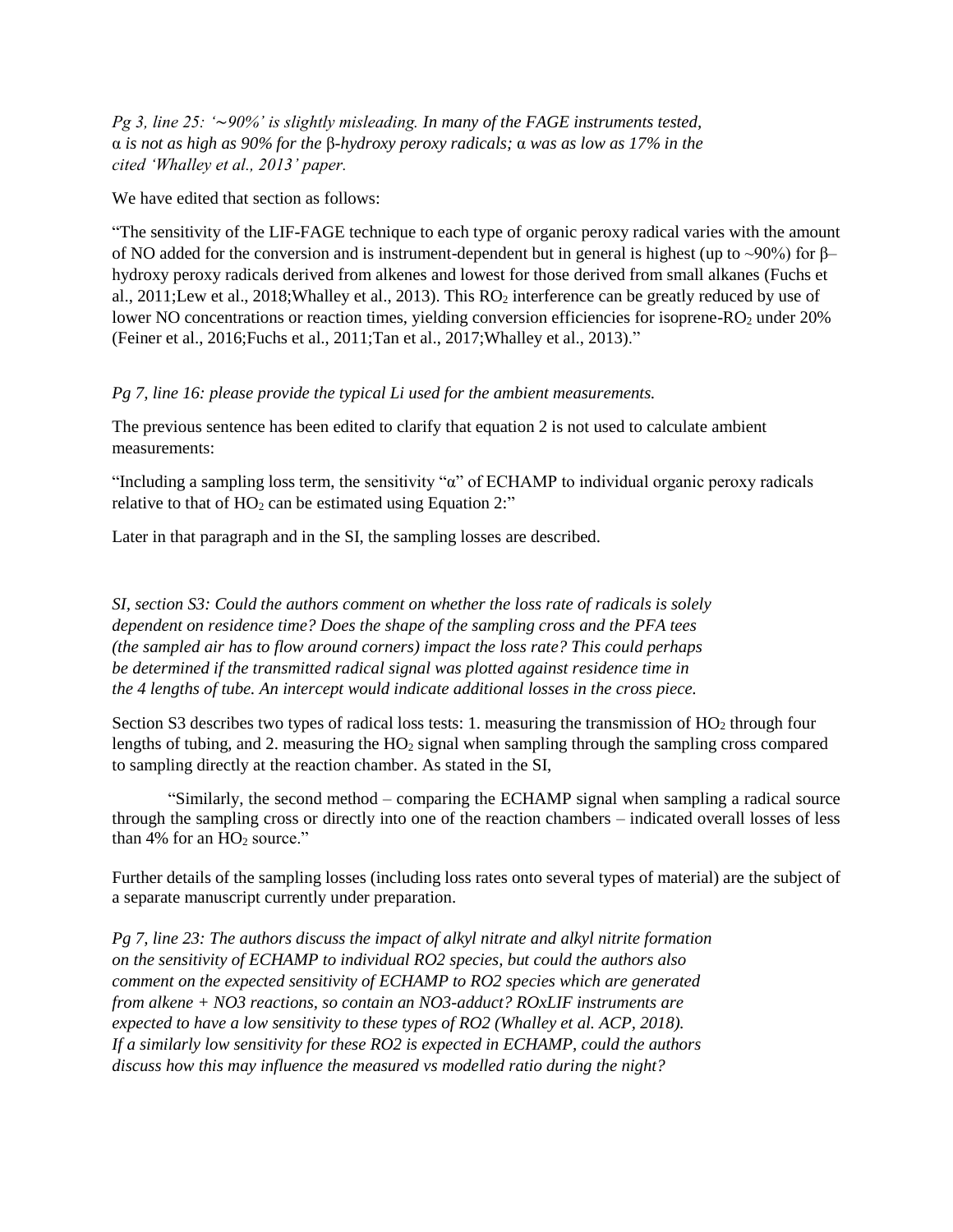We have not yet conducted experiments in the lab to determine the sensitivity of ECHAMP to RO2 produced from  $NO<sub>3</sub>$  reactions, though we do expect that when mixed with NO and ethane these peroxy radicals will lead to increases in NO2. We have added the following sentence regarding the sensitivity of ECHAMP to these radicals at the end of section 2.2:

"We estimate an elevated uncertainty of  $\sim$ 50% for the measurements at night as we have not investigated the sensitivity of ECHAMP to peroxy radical produced by ozonolysis and  $NO<sub>3</sub>$  reactions."

We are reluctant to comment on the measured vs. modelled ratio during the night for two reasons: 1. The measurements (of both peroxy radicals and the crucial compound NO) had much lower signal-to-noise ratios and higher uncertainties at night, and 2. The measurement height was only 3 meters which complicates the interpretation of the data since the air was usually stagnant.

*Pg 8, line 20: Could the authors make it clear which conversion efficiencies were measured and which have been estimated.*

The sentence has been re-worded to clarify:

"The conversion efficiencies for other major  $RO<sub>2</sub>$  radicals are estimated as 5% for  $CH<sub>3</sub>O<sub>2</sub>$  and..."

*Pg 8, line 22: The authors reference the Fuchs et al., 2011 work on RO2 interferences in FAGE instruments. '*α*' is very much dependent upon the specific FAGE instrument and experimental conditions used, however. Using* α *determined using another FAGE instrument would likely bias the HO2\* model measurement comparison. The authors need to make it clear how* α *was estimated for the RO2 species not experimentally tested with the IU-FAGE. Specifically, how was* α *= 0.7 derived in equation 5 on page 14, line 21?*

The sentence on pg 5 has been edited as follows:

"The conversion efficiencies for other major  $RO<sub>2</sub>$  are estimated as 5% for  $CH<sub>3</sub>O<sub>2</sub>$  and the acetyl peroxy radical (CH<sub>3</sub>C(O)O<sub>2</sub>), 8% for ethyl peroxy radical (C<sub>2</sub>H<sub>5</sub>O<sub>2</sub>), and 31-55% for RO<sub>2</sub> compounds from the OH oxidation of high-molecular-weight hydrocarbons based on comparisons to several other interference tests [\(Fuchs et al., 2011;](#page-11-10)[Griffith et al., 2016](#page-11-14)[;Lew et al., 2018\)](#page-11-11)."

The value of 0.7 for the "other" category was chosen since light alkanes, which have low values of  $\alpha$ , comprise a minor component of the OH reactivity and most other  $RO<sub>2</sub>$  compounds have  $\alpha$  values near 0.7.

We have added the following sentences:

"The  $\alpha$  values for ECHAMP are based on the calculated yields of alkyl nitrates and alkyl nitrites as described in section 2.2. For LIF-FAGE, the  $\alpha$  value for C<sub>5</sub>H<sub>8</sub>(OH)O<sub>2</sub> was measured and  $\alpha$  for CH<sub>3</sub>O<sub>2</sub> and  $CH<sub>3</sub>C(O)O<sub>2</sub>$  are based on measured yields to several similar instruments all of which have measured values less than 5%. An α of 0.7 is assume for the "other" category since most alkenes have α values between 0.5 and 0.9, and small alkanes, which have lower values, account for a small portion of the OH reactivity (Lew et al., in preparation)."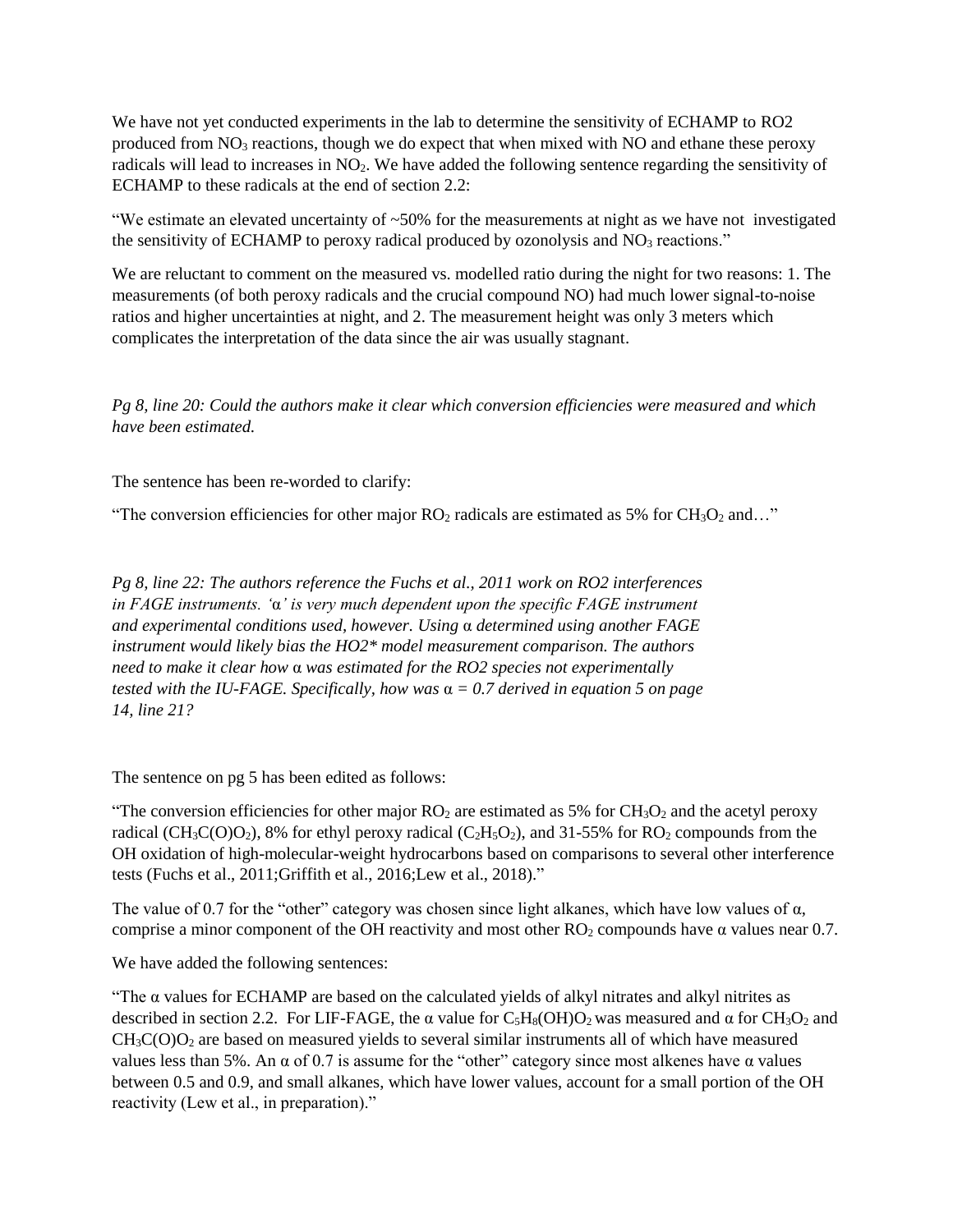## *Pg 12, line 12, fig 3: Add the limit of detection of XO2 to the figure. Also make it clear in the figure caption which instrument measured HO2+RO<sup>2</sup>*

The limit of detection (LOD) depends on the relative humidity and the variability in the ambient ozone concentration as described in Wood et al. 2017. To exactly determine the LOD at any given time requires operating both reaction chambers in background mode, precluding simultaneous knowledge of the exact LOD and the ambient concentrations. Rather than add an estimated limit of detection to the figure, we have added the following text to the caption:

"The sum of  $[RO_2]$  and  $[HO_2]$  was measured by the ECHAMP instrument, with a detection limit typically between 1 and 2 ppt (signal-to-noise ratio of two)."

*Pg 12, section 3.3: The authors acknowledge that comparing the 30 min averaged ECHAMP measurements to a single FAGE measurement made during the 30 minute bin is not ideal. I worry that this approach could introduce bias into the comparison, given that the peroxy radical concentrations will generally be increasing throughout the morning hours and then decreasing during the afternoon and evening. Are the FAGE HO2\* measurements made at the midpoint of each 30 minute bin? Does the gradient XO2 vs HO2\* vary if the FAGE measurement falls at the start of a 30 minute bin? I think the authors need to explore the robustness of this averaging approach used for the ECHAMP data to satisfy the reader that the two measurements are comparable at the times they are taken.*

We have majorly revised the paragraph below. We have also changed the averaging time used for the linear regression:

"A bi-variate linear regression of the  $XO_2$  and  $HO_2^*$  measurements between 09:00 and 22:00 yields the relationship  $[XO_2] = (1.08 \pm 0.05) [HO_2^*] - (1.4 \pm 0.3)$  ppt (Fig 6.). The regression is restricted to this window of time because of the degraded precision of the ECHAMP measurements at night due to the higher relative humidity. The  $[XO_2]/[HO_2^*]$  slopes were highest on the last two days of measurements – 24 and 25 July, with slopes of 1.25 and 1.08, respectively, or 1.5 and 1.3 after adjusting for the calibration difference. These two days were characterized by the highest mixing ratios of peroxy radicals, O<sub>3</sub>, isoprene, and the anthropogenic VOCs ethene and ethyne. The lowest  $[XO_2]/[HO_2^*]$  ratios were observed on 13 July during which a passing thunderstorm led to low concentrations during mid-day with higher values before and after the storm. The higher  $[XO_2]/[HO_2^*]$  ratios observed later in the field campaign may simply be the result of a change in sensitivity in one of the instruments. These linear are difficult to interpret, however, since the  $XO_2$  measurements are 30 minute averages and the  $HO_2^*$  measurements are 1-minute averages taken every 30 minutes. A regression of the binned data shown in Fig. 5 gives the relation  $[XO_2] = 1.0 \pm 0.14$   $[HO_2^*] + (1.5 \pm 1.6)$  ppt; accounting for the calibration difference gives an adjusted slope of 1.2. The  $[XO_2]/[HO_2^*]$  ratio using the binned data was highest between 9:45 and 10:45 (Fig. 5), but was between 0.9 and 1.1 between 14:45 and 19:15. This overall temporal trend is apparent in several days (Fig. 4). Applying a 30-min offset to the  $XO<sub>2</sub>$  data largely removes this trend and leads to fewer time periods when  $[XO_2]/[HO_2^*]$  was less than 1.0, but such an offset does not agree with the synchronized time-base of both measurements. The two instruments' different averaging times and precision levels preclude further assessment and conclusions regarding possible time offsets."

*Page 13, line 6 - 8: the authors report the highest XO2:HO2\* ratio on days when isoprene and ethene concentrations were most elevated. This is unexpected, given the*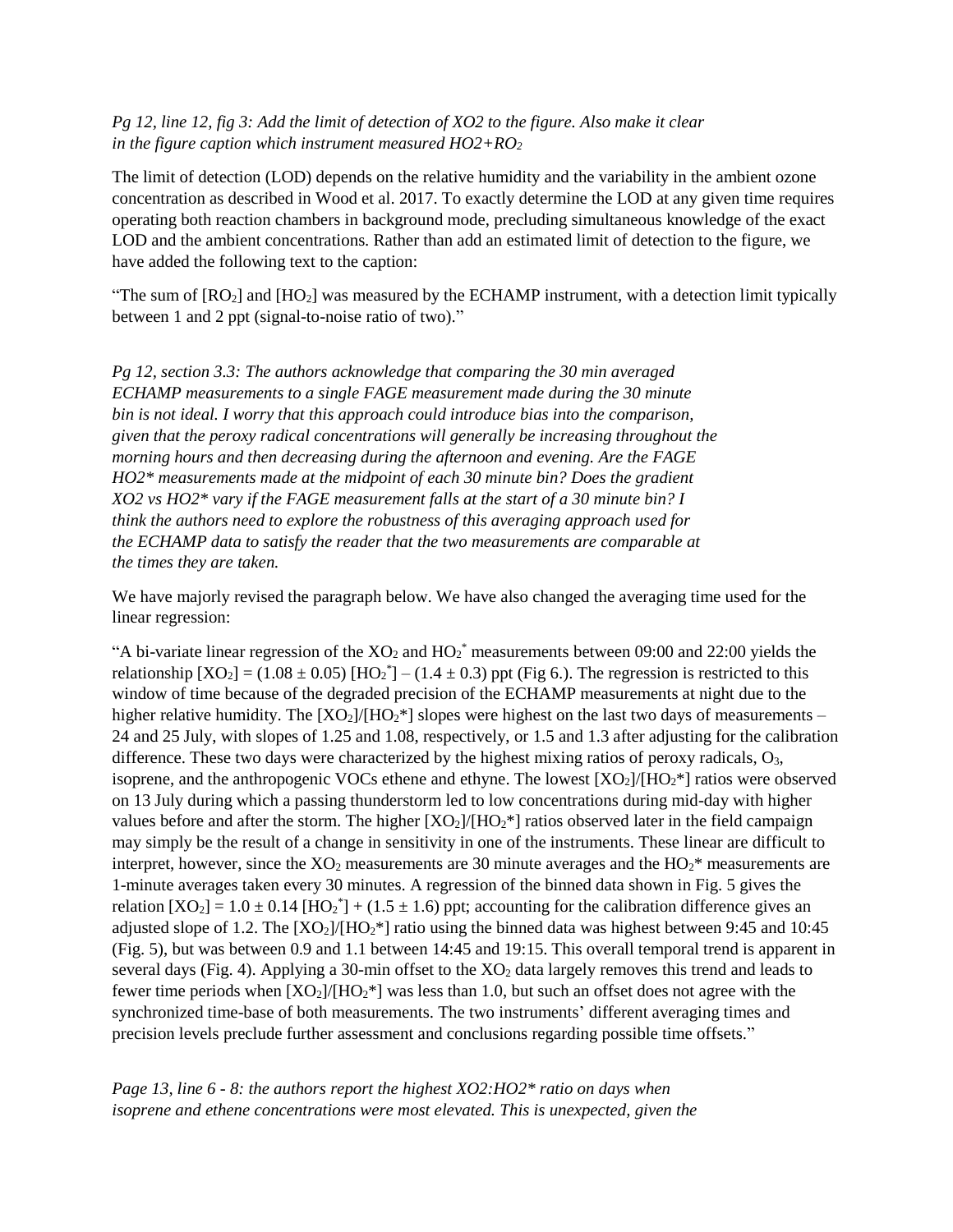*high sensitivity of FAGE to alkene-derived RO2 species. Could the authors comment on this finding?*

We have edited that sentence:

"These two days were characterized by the highest mixing ratios of  $O<sub>3</sub>$ , isoprene, and the anthropogenic VOCs ethene and ethyne. The high  $[XO_2]/[HO_2^*]$  ratios observed those days may simply be the result of a change in sensitivity in one of the instruments."

*Page 13, line 10: The data in figure 5 has already been binned and then averaged over 9 days. Does the linear regression on the figure 5 data provide a reduced uncertainty relative to the data presented in figure 6? Errors on the fit should be included. I may have misunderstood, but don't both linear regressions use the same data (just one if further averaged into a diurnal)? Does the change in the regression slope as the data is averaged further suggest that the binning approach is biasing the correlation?* 

The binning is useful because there are occasional gaps in the time series (e.g., the morning of 14 July). Without the binning, the morning data is slightly "underrepresented" because of that gap. We have changed the caption as follows (including the fit errors):

"Figure 6. Correlation of ambient  $[XO_2]$  measured by ECHAMP with  $[HO_2^*]$  measured by IU-LIF-FAGE. The linear fit is for data between 09:00 and 22:00, indicated by the points with green circles. The equation of the fit is  $[XO_2] = (1.08 \pm 0.05) [HO_2^*] - (1.4 \pm 0.3)$  ppt."

*Page 13, line 23: Although I appreciate that the authors do not know the reason why the measurements diverge on the 22nd, the possible explanation 'a transient interference in the HO2\* measurement when sampling ambient air..' is rather vague. Could the authors elaborate on what they think this transient interference may be or what it may be related to?*

We agree that the explanation of a "transient interference" is vague, but feel that any possible reason offered at this point would be too speculative. We note that since  $HO<sub>2</sub><sup>*</sup>$  is measured as OH after conversion by reaction with NO, any interference in the OH measurement would affect the  $HO_2^*$ measurements as well.

*Pg 13, line 25 –Pg 14, line 4: I suggest moving this paragraph to the start of section 3.3. It is important that the* α *of two instruments to different RO2, and how the ratio is expected to change as ambient RO2 types vary, is set out at the beginning of this section.* 

We agree and have made that paragraph the  $2<sup>nd</sup>$  paragraph of section 3.3 in the revision.

*Section 3.3: in general, there is a lot to consider when comparing HO2\* and XO2 measured and modelled. The ratio varies with RO2 type present and calibration differences also need to be considered. A table detailing the measured HO2\*, XO2 and XO2:HO2\* and the 4 modelled HO2\*, XO2 and XO2:HO2\* on the individual days and campaign average would help to clarify the text.*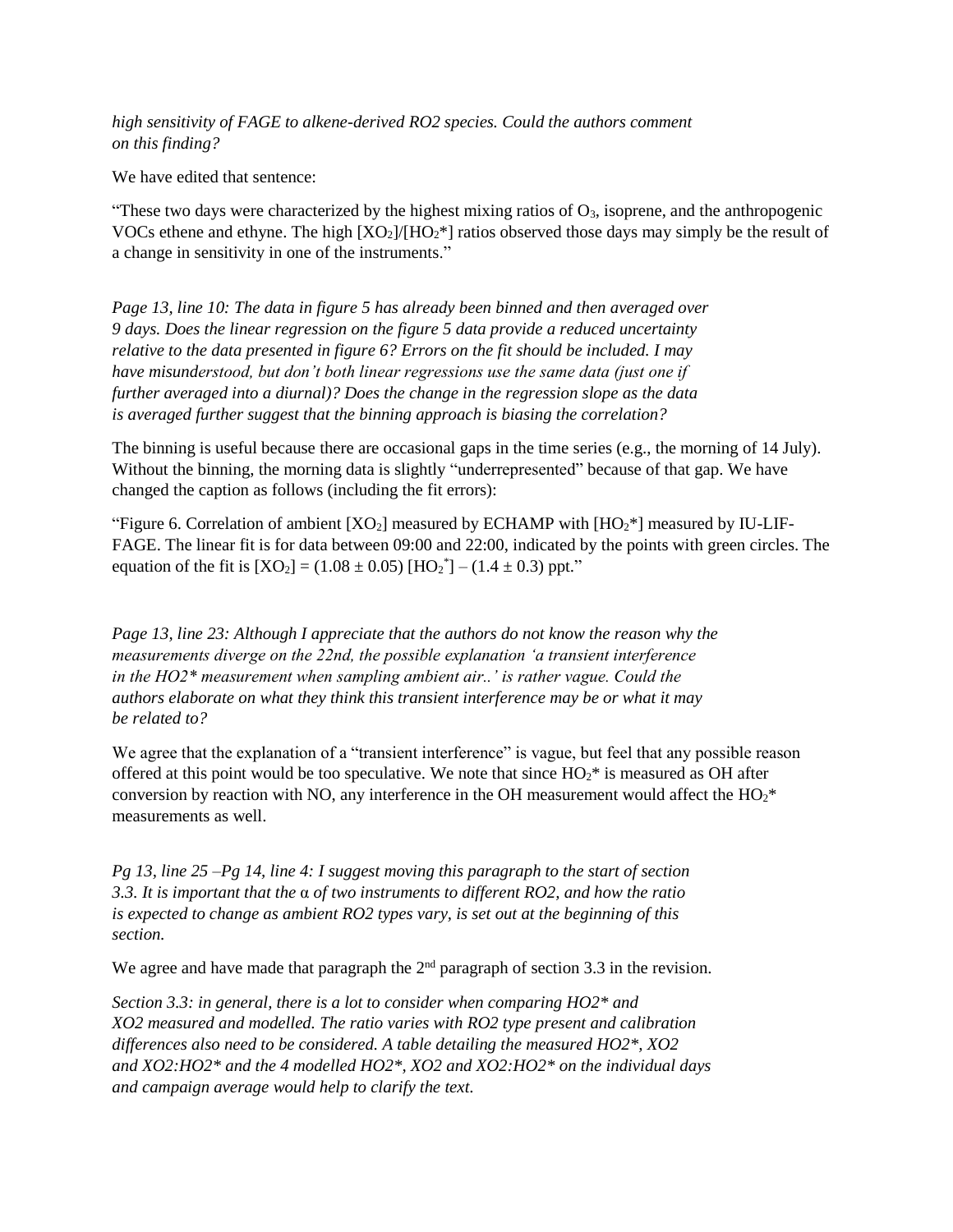We hope that the majorly revised paragraph quoted earlier (starting with "A bi-variate linear regression…") has clarified these issues. Furthermore, the results from the 4 models are shown in the SI.

*Figure 4: The caption on the figure is obscuring the top x-axis* This has been fixed in the revision.

*Figure 5: There does not seem to be a measured ratio for each 30 min point? Between the hours of 4 – 8, there are only 3 points?*

Because of the low signal-to-noise ratios for the nighttime measurements (especially by ECHAMP), the ratio of the measured  $XO_2/[HO_2^*]$  varies greatly at night, from 0.3 to 2.1, and so some of those points were off-scale (the graph's axis was from 0.8 to 1.8). For the revision, we only show the ratio for time periods between 08:00 and 22:00, with the following revised caption:

"...The upper plot shows the  $[XO_2]/[HO_2^*]$  ratio - both measured by the two instruments and modeled using the MCM 3.2 chemical mechanism. The measured ratio is only shown for time periods between 08:00 and 22:00 due to the poor signal-to-noise ratios for the night-time measurements."

*Figure 4 – Figure 8: It is unclear whether the ECHAMP data has been corrected for the calibration comparison or not? This should be clear in each figure caption*

We have added the following sentence to section 3.3 to clarify:

"No adjustments have been made to either of the datasets in Fig. 4 (or any other figures) to account for the calibration difference."

## Reviewer #2's comments:

*The paper describes the measurement of peroxy radicals (HO2, RO2) with two different techniques. The LIF-FAGE technique by Indiana University was originally designed to measure solely HO2 radicals by chemical conversion with NO to OH, which is then detected by LIF. However, different experimental studies (including a study by authors of this paper) have shown that the technique is also sensitive to specific RO2 radicals with different sensitivities when the instrument is tuned for maximum HO2-to-OH conversion efficiency. The measured quantity is called HO2\*. The new ECHAMP technique, a chemical amplifier using ethane instead of CO, is designed to measure the sum of HO2 and all RO2 species. Due to different amplifier chain lengths for different radical species, the resulting quantity XO2 is a proxy for the total peroxy radical concentration. Comparing the measurements by the two techniques sounds like comparing apples with oranges. The present paper demonstrates that such a comparison can be done in a meaningful way, if the instruments are carefully characterized and additional information about the peroxy radical speciation is available (here from box model calculations constrained by measured trace gases). The direct comparison of the conceptually different calibration methods (photolysis of water vapor vs. photolysis of acetone) and the field comparison show that the measurement techniques yield consistent data within the specified experimental uncertainties. These findings suggest that the two*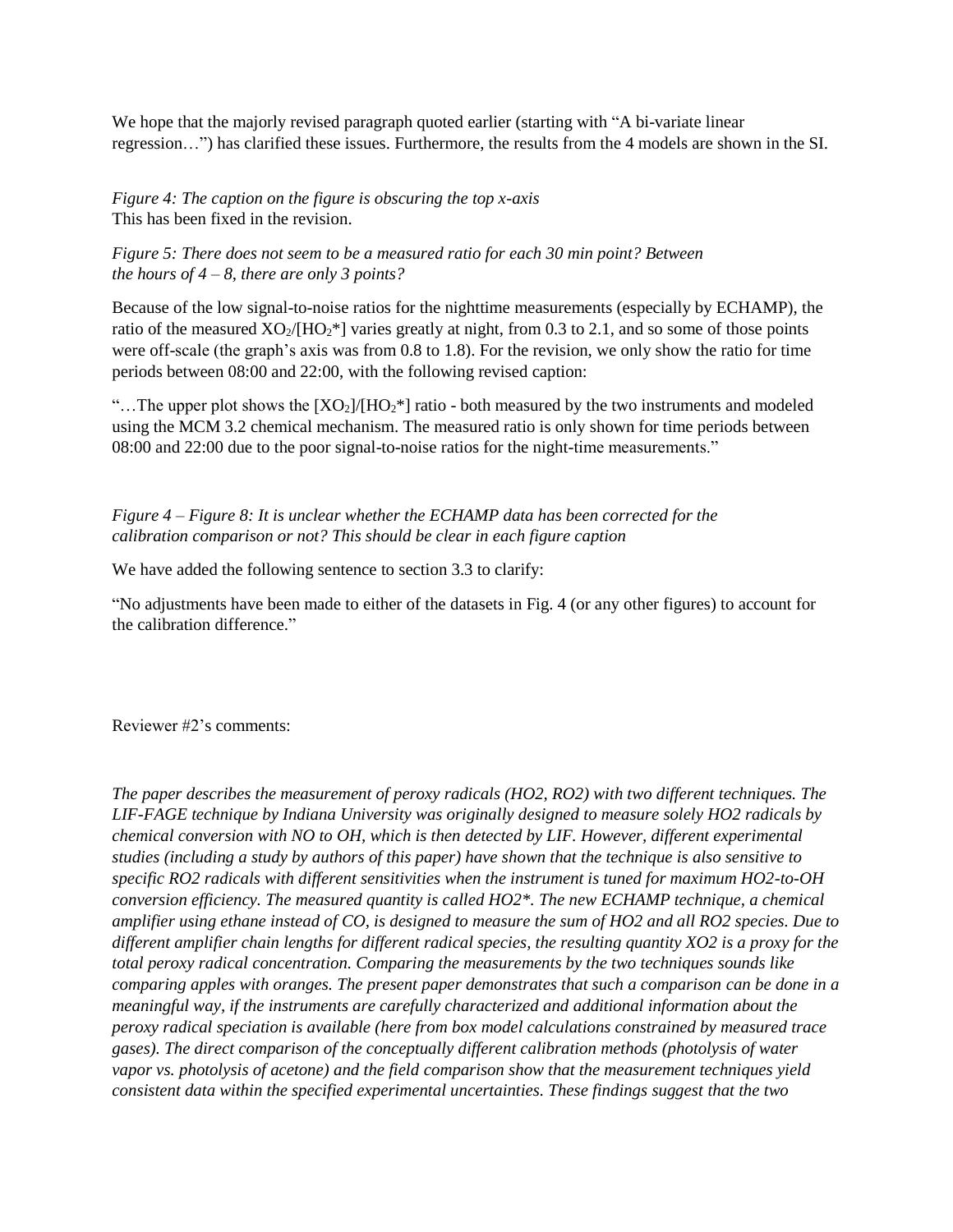*described methods can also be used for meaningful tests of atmospheric chemistry models, if the measured peroxy radicals (HO2\*, XO2) are appropriately simulated by the model by taking RO2-specific weighting factors of the instruments into account. This requirement should be explicitly stated in the conclusions.* 

*Furthermore, recent progress in the measurement of HO2 by LIF-FAGE instruments should be mentioned. It has been shown that the interference by RO2 can be avoided by reducing the concentration of NO that is used for conversion to OH (e.g. Fuchs et al., 2011; Whalley et al., 2013; Feiner et al., 2016; Tan et al., 2017).*

This section has been re-written as follows:

*"*The sensitivity of the LIF-FAGE technique to each type of organic peroxy radical varies with the amount of NO added for the conversion and is instrument-dependent but in general is highest (up to  $\sim$ 90%) for β–hydroxy peroxy radicals derived from alkenes and lowest for those derived from small alkanes [\(Fuchs et al., 2011;](#page-11-10)[Lew et al., 2018](#page-11-11)[;Whalley et al., 2013\)](#page-12-0). This RO<sup>2</sup> interference can be greatly reduced by use of lower NO concentrations or reaction times, yielding conversion efficiencies for isoprene-RO<sup>2</sup> lower than 20% [\(Feiner et al., 2016](#page-11-12)[;Fuchs et al., 2011](#page-11-10)[;Tan et al., 2017](#page-11-13)[;Whalley et al.,](#page-12-0)  [2013\)](#page-12-0)."

*Overall, the paper is thoroughly and well written. It is suitable for ACP, but could have been submitted to AMT as well. The authors and editor should consider whether the paper should appear as a "Technical note" in ACP. I recommend publication after the following minor comments have been addressed.*

We agree that the paper could have been suitable for AMT as well. We chose to submit to ACP because we think that the comparison of the measured concentrations with those by the models provided information beyond that of an instrument assessment and provided information on our community's understanding of HOx chemistry in low-NOx, high biogenic VOC environments, which has historically been problematic.

*(1) Introduction: as the topic of the paper is an instrumental intercomparison, I suggest to provide a more complete list of previous intercomparisons. For instance, Mount et al. (JGR vol.102, no.D5, p6437, 1997), Zenker et al. (JGR vol 103, no Dll, p13,615, 1998), Ren et al. (JGR vol 108, no D19, 4605, 2003), Fuchs et al. (AMT 5, 1611–1626, 2012), Onel et al. (AMT 10, 4877–4894, 2017), Sanchez et al. (Atmos. Env. 174, 227–236, 2018).*

We have added the suggested references.

*(2) In the experimental section, the authors point out that the use of ethane instead of CO offers advantages. Safer operation is obviously a plus. However, I don't understand why the choice of ethane reduces the sensitivity on relative humidity. Is this due to the reduced chain length? Is there evidence for water influence on the OH+CO reaction? To my knowledge, the water effect has been attributed to the reaction HO2+NO (e.g., Mihele et al. 1999, Butkovskaya et al., 2007). Why is the amplification factor lower, if ethane is used? Another advantage of ethane could be mentioned, although it is*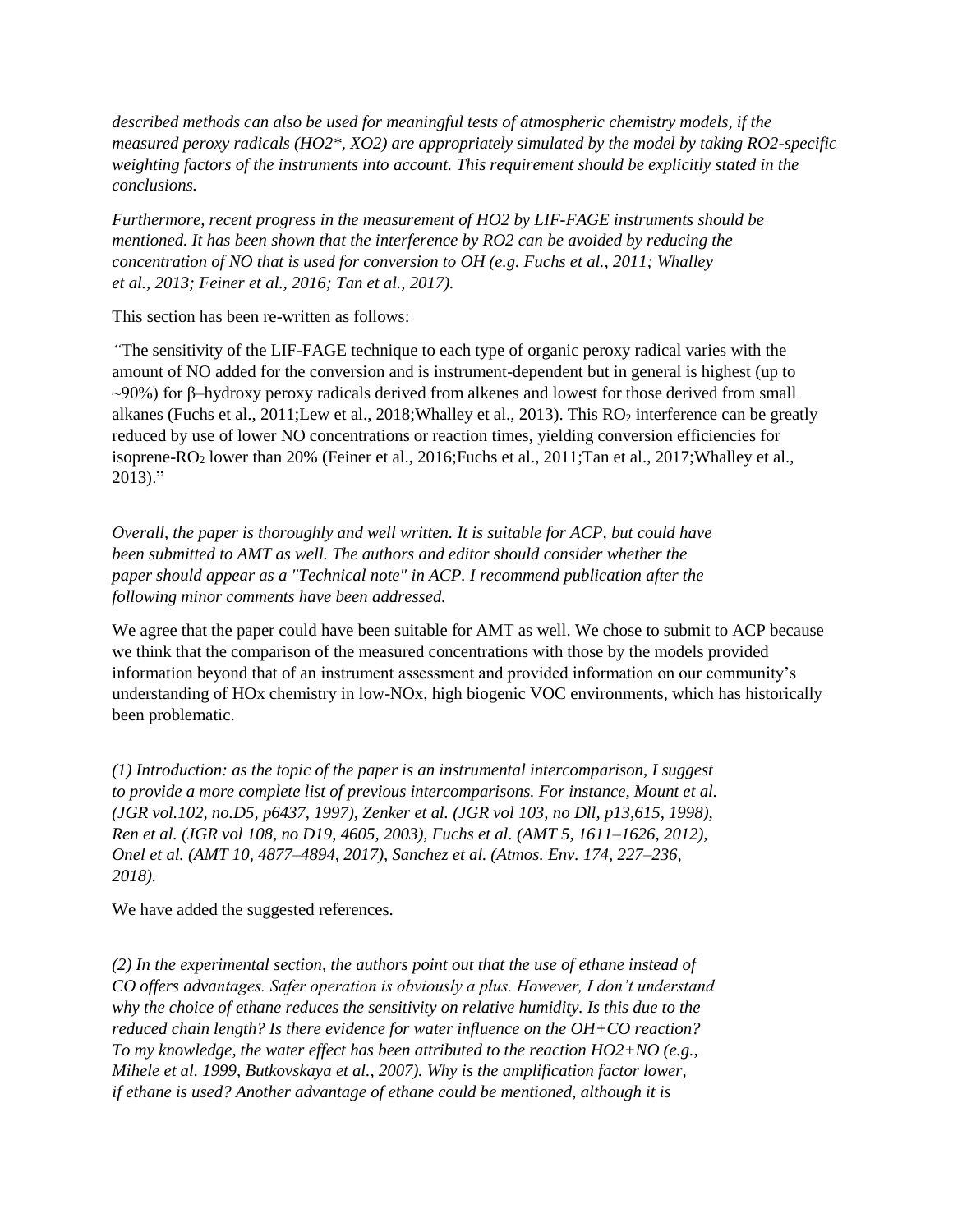*probably not relevant in a forest environment. Ethane avoids possible interferences from ClOx, which can lead to amplification in CO/NO systems (Perner et al., J. Atmos. Chem. 34, 9, 1999).*

We have added the following text to briefly clarify the important issue of RH-dependence:

"The cause of the RH-dependence of the CO-based amplification chemistry is the RH-dependence of the main radical termination step: the reaction of  $HO<sub>2</sub>$  with NO to form  $HNO<sub>3</sub>$  (Butkovskaya et al., [2007](#page-11-4)[;Butkovskaya et al., 2005](#page-11-5)[;Butkovskaya et al., 2009](#page-11-6)[;Mihele et al., 1999](#page-11-7)[;Reichert et al., 2003\)](#page-11-8), with a smaller contribution from the RH-dependent wall losses of HO2. These two RH-dependent radical termination steps affect the ethane-based amplification chemistry as well, but the most important terminations steps are from the formation of ethyl nitrite and ethyl nitrate – neither of which depends on relative humidity."

*(3) Page 9: "For this project, [O3] was instead quantified by the ECHAMP CAPS NO2 sensors after conversion to NO2 by reaction with excess NO". A few details should be explained: is the flow in the calibrator laminar or turbulent? Where is the NO added (upstream, downstream of the calibrator)? Is the NO2 measured after it has been passed through the FAGE cell or is it measured in the air that bypasses the inlet of the FAGE cell? How much NO is added and how large is the resulting NO2 mixing ratio?*

We have edited the following section in order to provide more information on this quantification:

"For this project,  $[O_3]$  was instead quantified by the ECHAMP CAPS NO<sub>2</sub> sensors after conversion to NO<sup>2</sup> by reaction with excess NO. This was accomplished by having the IU calibration source overflow the ECHAMP inlet. ECHAMP was operated without the ethane flowing, so that each reaction channel sampled 1 LPM of air from the cal source into which 80 sccm of 21 ppm NO was added. This resulted in a diluted concentration of 1.7 ppm NO, which is high enough to react with 99% of the  $O<sub>3</sub>$  formed during the transit from the inlet to the CAPS detectors. This produces a very precise measurement of the sum of  $[O_3]$  and  $[NO_2]$  (1 $\sigma$  precision of 22 ppt for 10 second averages). The accuracy of this ozone determination is thus ultimately traceable to the CAPS  $NO<sub>2</sub>$  calibration (see SI). Typical [ $O<sub>3</sub>$ ] values measured were between 0.4 and 2.0 ppb.**"**

*(4) Page 9, line 18: is the water vapor correction based on laboratory characterization of the LIF-FAGE instrument, or on theoretical calculations using published data for the OH fluorescence lifetime and cross sections for quenching?*

It is based on laboratory characterizations. The new sentence:

"The sensitivity of the instrument is corrected for fluorescence quenching by water vapor as per laboratory characterization"

*(5) Model constraints: was atmospheric CO measured? Which formaldehyde data were used (GC-FID or DNPH)?* 

CO was not measured but was estimated based on published emission ratios of CO with benzene. Formaldehyde was only measured using the DNPH cartridges.

The relevant sentences were edited as follows: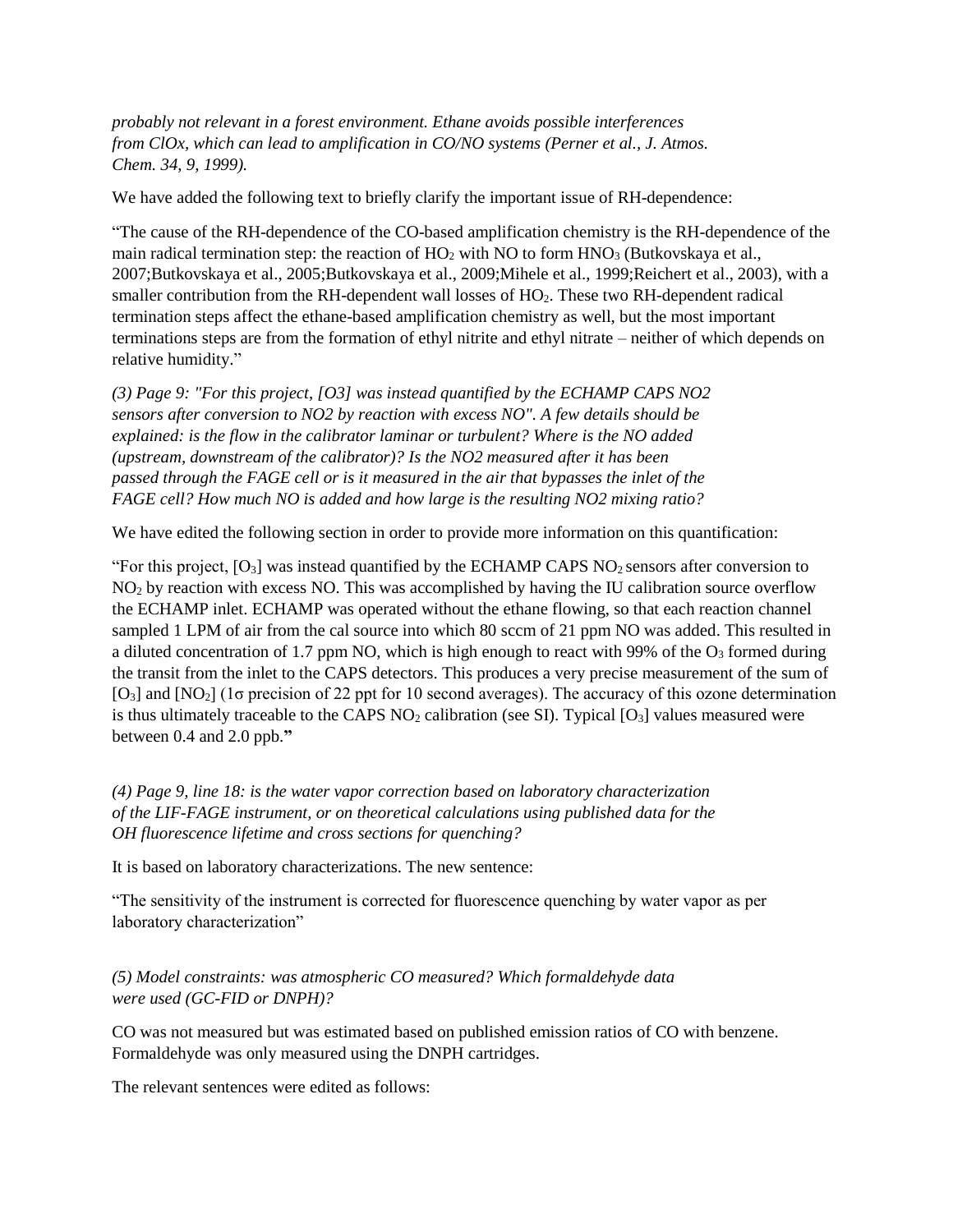"…cartridges to measure carbonyls, including formaldehyde (which was not measured by the GC-FID system), acetaldehyde and…"

and

"Measured VOC concentrations (every 90 min) were interpolated on to this 30 min time resolution. Carbon monoxide was not measured but instead estimated based on emission ratios of CO with benzene [\(Warneke et al., 2007\)](#page-12-1)."

*I see large gaps in the measured time series of NO in the first half of the campaign. Was NO (when available) used as a constraint, or was NO calculated by the model using NO2 as a constraint?* 

The comparison to the models is heavily focused on the three days when there measurements of NO, XO<sub>2</sub> (by ECHAMP) and  $HO_2^*$  (by LIF-FAGE) as described in the text:

"Due to gaps in the NO data because of problems with the Thermo chemiluminescence sensor, there are only three days for which we have model results and measured peroxy radical concentrations by both ECHAMP and LIF-FAGE – on the  $16<sup>th</sup>$ ,  $22<sup>nd</sup>$ , and  $24<sup>th</sup>$  of July. The model was run for these three days, and also a diurnal profile for the entire campaign was run using diurnal average concentrations of constrained species."

*The box model was constrained with 30 minute average mixing ratios. As peroxy radicals show a strong non-linear dependence on NO, using 30 minute average values as constraint can lead to systematic bias in the model results. I would like to see the model results that are averaged to 30 minutes after the model has been run at the much higher time resolution of the NOx measurements.*

The time resolution of the model is limited by the 90-minute frequency of the VOC measurements which we have interpolated to values every 30-minutes. Thus we are unable to run the model at higher time resolution.

*(6) Figure 4 - 6: Is it meaningful to adjust the result of the linear regression for the calibration difference (section 3.1)? This would only make sense, if the calibration would be done for the same peroxy radical speciation as encountered during the measurement days in the field.*

We have intentionally included in the text both the "raw" regression/ratio results and those corrected for the calibration difference. Since both ECHAMP and LIF-FAGE are both sensitive (high  $\alpha$ ) to HO<sub>2</sub> and isoprene RO2, we do think that "correcting" the comparisons for the 20% calibration difference helps to frame the discussion of the differences between the two measurements.

*(7) Figure 1: what is the scale of the map?* The caption has been updated to address this:

"The arrow represents a distance of\_1 km."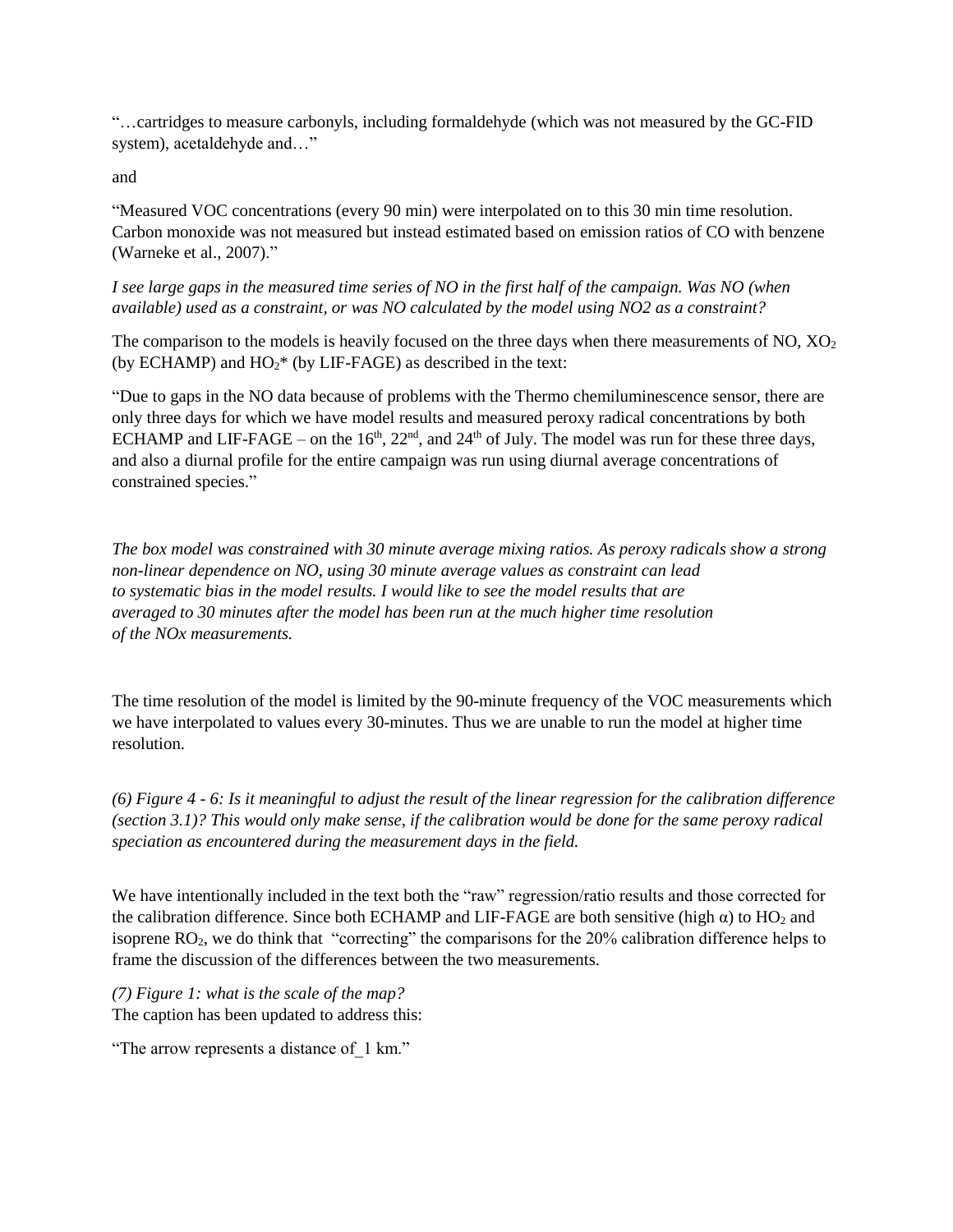*(8) Figure 3: what is causing the noise and spikes on the NO data? Is it measurement precision or atmospheric variability from nearby NO sources?*

The data shown in figure 3 are the 5-minute averaged NO concentrations which have a 1σ precision of approximately 100 ppt. The "spikes" in the figure are actually of 15 to 60 minute duration, and thus are from atmospheric variability (mostly during the early morning).

*(9) Figure 3 and 4: vertical dotted lines = midnight ?*

Yes. We have updated the figure captions to clarify:

"The vertical grid lines indicate midnight for odd-numbered days, in local time."

*(10) Figure 5: the shown error bars (1sigma precisions) seem too large compared to the variability of the shown data*

In the caption for figure 5 we had erroneously described the error bars as indicative of the 1σ precision of the measurements when they actually just describe the distribution of the measured concentrations. We have changed that sentence in the caption to the following:

"The error bars indicate the  $\pm$  one standard deviation of the measured concentrations in each 30-minute time bin during those nine days."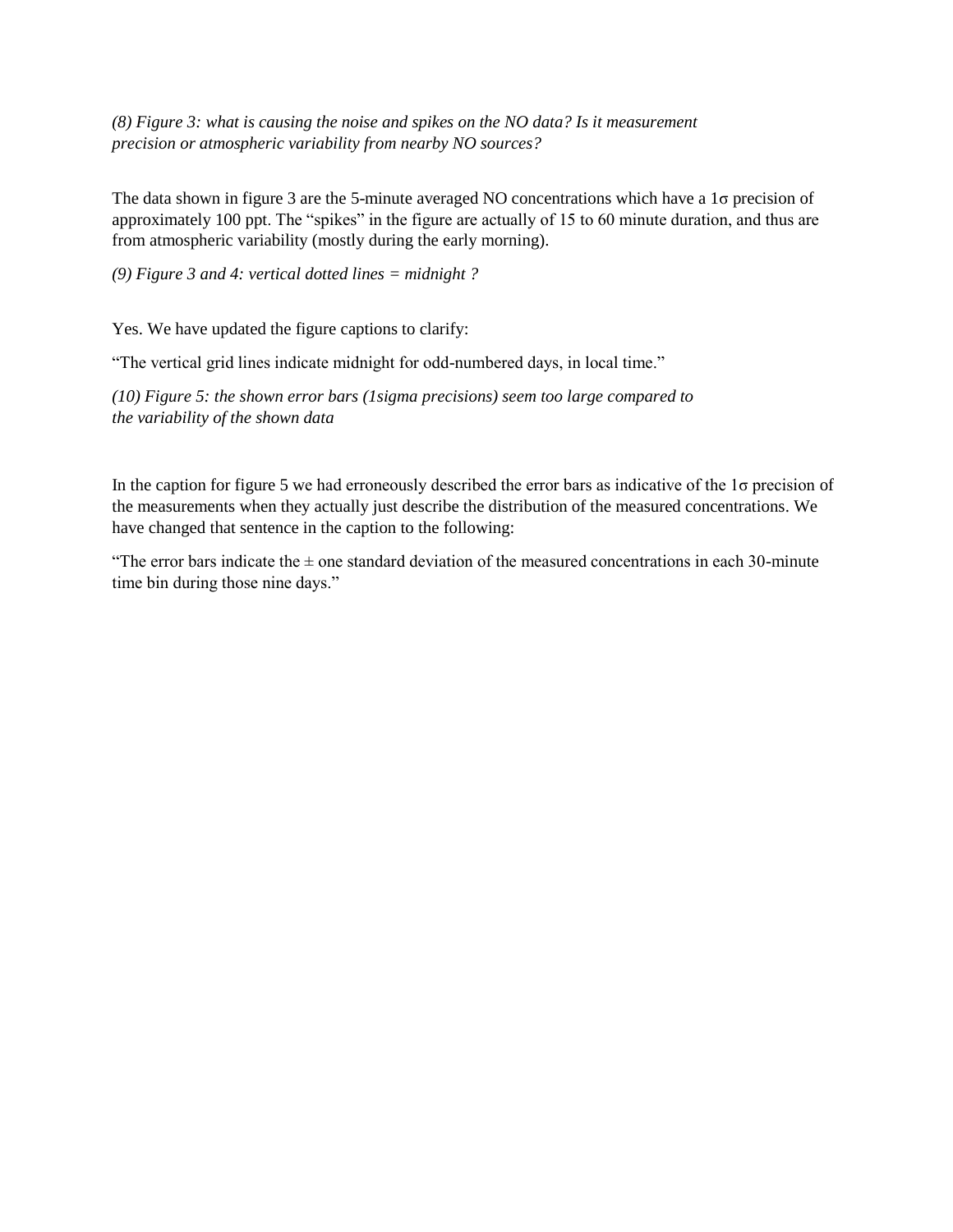References

<span id="page-11-5"></span><span id="page-11-1"></span>Andrés-Hernández, M. D., Stone, D., Brookes, D. M., Commane, R., Reeves, C. E., Huntrieser, H., Heard, D. E., Monks, P. S., Burrows, J. P., Schlager, H., Kartal, D., Evans, M. J., Floquet, C. F. A., Ingham, T., Methven, J., and Parker, A. E.: Peroxy radical partitioning during the AMMA radical intercomparison exercise, Atmos. Chem. Phys., 10, 10621-10638, 10.5194/acp-10-10621-2010, 2010. Butkovskaya, N., Kukui, A., Pouvesle, N., and Le Bras, G.: Formation of nitric acid in the gas-phase  $HO<sub>2</sub>$ + NO reaction: Effects of temperature and water vapor, J. Phys. Chem. A, 109, 6509-6520, 2005. Butkovskaya, N., Kukui, A., and Le Bras, G.: HNO<sub>3</sub> Forming Channel of the  $HO_2 + NO$  Reaction as a Function of Pressure and Temperature in the Ranges of 72-600 Torr and 223-323 K, J. Phys. Chem. A, 111, 9047-9053, 2007.

<span id="page-11-6"></span><span id="page-11-4"></span>Butkovskaya, N., Rayez, M.-T., Rayez, J.-C., Kukui, A., and Le Bras, G.: Water vapor effect on the  $HNO<sub>3</sub>$  yield in the  $HO<sub>2</sub> + NO$  reaction: experimental and theoretical evidence, J. Phys. Chem. A, 113, 11327-11342, 2009.

<span id="page-11-12"></span>Feiner, P. A., Brune, W. H., Miller, D. O., Zhang, L., Cohen, R. C., Romer, P. S., Goldstein, A. H., Keutsch, F. N., Skog, K. M., and Wennberg, P. O.: Testing atmospheric oxidation in an Alabama forest, Journal of the Atmospheric Sciences, 73, 4699-4710, 2016.

<span id="page-11-10"></span>Fuchs, H., Bohn, B., Hofzumahaus, A., Holland, F., Lu, K. D., Nehr, S., Rohrer, F., and Wahner, A.: Detection of HO<sub>2</sub> by laser-induced fluorescence: calibration and interferences from RO<sub>2</sub> radicals, Atmos. Meas. Tech., 4, 1209-1225, 10.5194/amt-4-1209-2011, 2011.

<span id="page-11-14"></span>Griffith, S., Hansen, R., Dusanter, S., Michoud, V., Gilman, J., Kuster, W., Veres, P., Graus, M., De Gouw, J., and Roberts, J.: Measurements of hydroxyl and hydroperoxy radicals during CalNex‐LA: Model comparisons and radical budgets, Journal of Geophysical Research: Atmospheres, 121, 4211-4232, 2016.

<span id="page-11-2"></span>Kartal, D., Andrés-Hernández, M. D., Reichert, L., Schlager, H., and Burrows, J. P.: Technical Note: Characterisation of a DUALER instrument for the airborne measurement of peroxy radicals during AMMA 2006, Atmos. Chem. Phys, 10, 3047-3062, 2010.

<span id="page-11-11"></span>Lew, M. M., Dusanter, S., and Stevens, P. S.: Measurement of interferences associated with the detection of the hydroperoxy radical in the atmosphere using laser-induced fluorescence, Atmospheric Measurement Techniques, 11, 95-109, 10.5194/amt-11-95-2018, 2018.

<span id="page-11-9"></span>Mao, J., Ren, X., Zhang, L., Van Duin, D. M., Cohen, R. C., Park, J. H., Goldstein, A. H., Paulot, F., Beaver, M. R., Crounse, J. D., Wennberg, P. O., DiGangi, J. P., Henry, S. B., Keutsch, F. N., Park, C., Schade, G. W., Wolfe, G. M., Thornton, J. A., and Brune, W. H.: Insights into hydroxyl measurements and atmospheric oxidation in a California forest, Atmospheric Chemistry and Physics, 12, 8009-8020, 10.5194/acp-12-8009-2012, 2012.

<span id="page-11-7"></span>Mihele, C., Mozurkewich, M., and Hastie, D.: Radical loss in a chain reaction of CO and NO in the presence of water: Implications for the radical amplifier and atmospheric chemistry, International Journal of Chemical Kinetics, 31, 145-152, 1999.

<span id="page-11-0"></span>Mihele, C. M., and Hastie, D. R.: The sensitivity of the radical amplifier to ambient water vapour, Geophys. Res. Let., 25, 1911-1913, 10.1029/98gl01432, 1998.

<span id="page-11-8"></span>Reichert, L., Hernández, A., Stöbener, D., Burkert, J., and Burrows, J.: Investigation of the effect of water complexes in the determination of peroxy radical ambient concentrations: Implications for the atmosphere, J. of Geophys. Res., 108, 2003.

<span id="page-11-3"></span>Sommariva, R., Brown, S. S., Roberts, J. M., Brookes, D. M., Parker, A. E., Monks, P. S., Bates, T. S., Bon, D., de Gouw, J. A., Frost, G. J., Gilman, J. B., Goldan, P. D., Herndon, S. C., Kuster, W. C., Lerner, B. M., Osthoff, H. D., Tucker, S. C., Warneke, C., Williams, E. J., and Zahniser, M. S.: Ozone production in remote oceanic and industrial areas derived from ship based measurements of peroxy radicals during TexAQS 2006, Atmos. Chem. Phys., 11, 2471-2485, 2011.

<span id="page-11-13"></span>Tan, Z., Fuchs, H., Lu, K., Hofzumahaus, A., Bohn, B., Broch, S., Dong, H., Gomm, S., Häseler, R., and He, L.: Radical chemistry at a rural site (Wangdu) in the North China Plain: observation and model calculations of OH, HO<sup>2</sup> and RO<sup>2</sup> radicals, Atmospheric Chemistry and Physics, 17, 663-690, 2017.